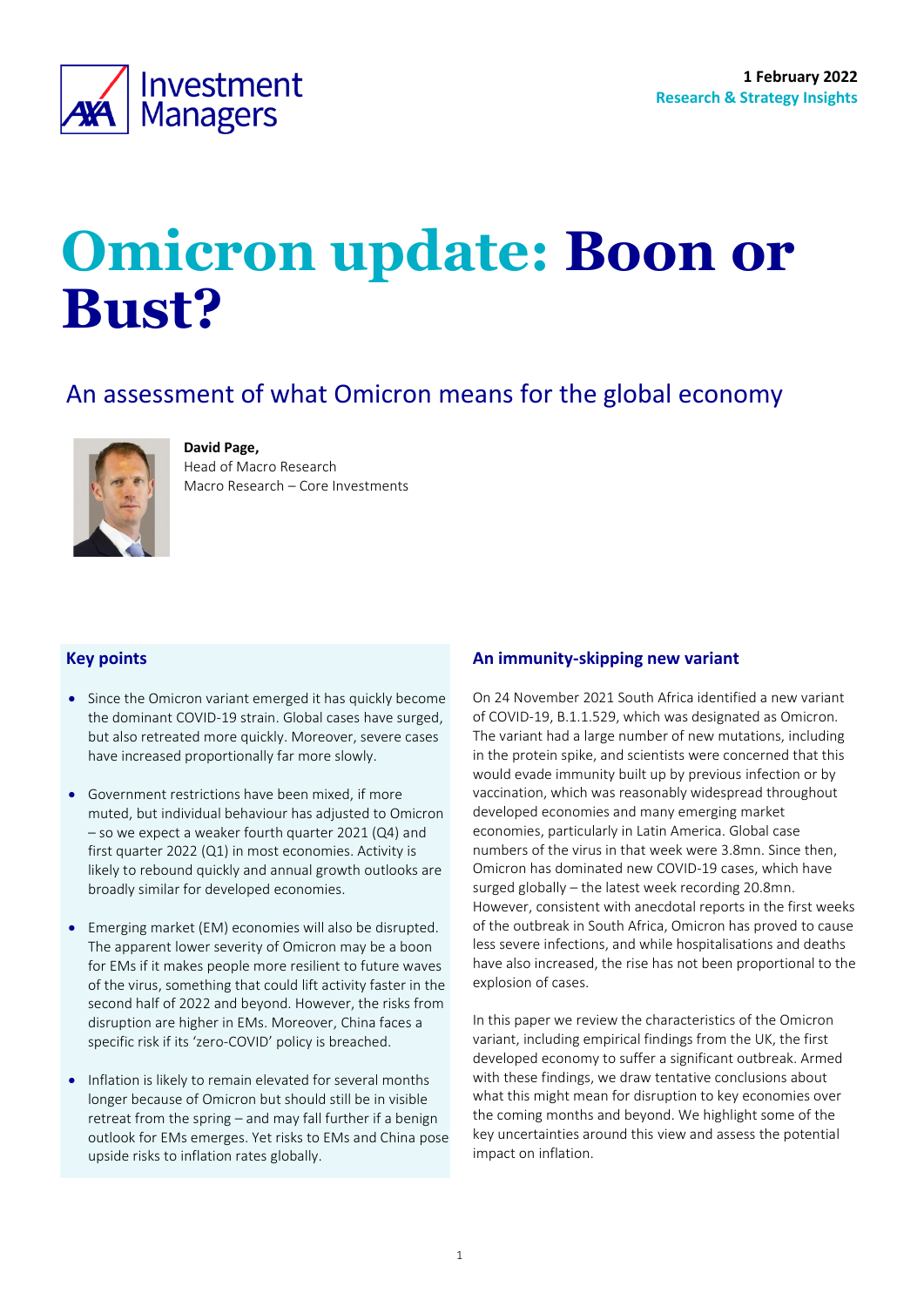# **The characteristics of Omicron**

Some 10 weeks since the emergence of Omicron, evidence is now available about its impact. What was immediately obvious was that it was much more transmissible than previous variants and is now estimated to be four times more transmissible than the Delta strain – itself a faster spreader than previous variants. In South Africa, a country which had struggled with Delta less than six months before, new cases surged to exceed the previous peak, in about half the time [\(Exhibit 1\)](#page-1-0).

### <span id="page-1-0"></span>Exhibit 1: Omicron spread far quicker in South Africa



South Africa was, however, quick to record that while case numbers shot up, hospitalisations were rising at a far slower rate and the severity of infection appeared lower. Treated with caution initially, a rigorous scientific assessment showed that in South Africa an Omicron infection was 73% less likely to be severe than Delta<sup>1</sup>. Different characteristics of the South African population, including the scale of vaccination, the demographic breakdown and the number of immunocompromised people made a direct analogy with developed economies' populations problematic. Yet the fast pace of transmission meant that it was not long before Omicron had spread to developed economies [\(Exhibit 2\)](#page-1-1).

The UK was the first developed economy to record a significant outbreak, with London the initial epicentre. The UK's population is similar to that of most developed economies. It was also highly vaccinated, with 61% double vaccinated and 20% having had 'booster' jabs by the start of December. Despite this, the number of UK virus cases surged, with daily cases reaching a high of 226k on 4 January, and the total for that week 1.25mn – around three times the previous peak in the same week of 2021<sup>2</sup>. The peak was again around five weeks after the original Omicron cases, spreading far faster than previous waves. This confirmed fast transmissibility and the apparent ineffectiveness of vaccines in containing the spread.

# <span id="page-1-1"></span>Exhibit 2: Omicron quickly spread around the world

New cases per million population



Feb-20 May-20 Aug-20 Nov-20 Feb-21 May-21 Aug-21 Nov-21 *Source: OWID and AXA IM Research, 28 January 2022*

As in South Africa, while hospitalisations and deaths rose, they did not increase proportional to cases[. Exhibit 3](#page-1-2) shows the relationship between cases and hospitalisations for the UK as a whole and London specifically – the first area to see a significant spread. We can identify three distinct phases in this chart: Pre-vaccination (before March 2021), postvaccination (March-November 2021) and Omicron (December 2021 onwards). The chart is normalised around the middle phase, illustrating that the ratio of hospitalisations to cases was relatively far higher before vaccination but have been far lower during the Omicron phase.

<span id="page-1-2"></span>



*Source: UK Health Security Agency, OWID and AXA IM Research, 28 January 2022*

Omicron has subsequently spread further. This later spread and further time lags between cases and hospitalisations make conclusions more tentative on a broader international basis. Nevertheless[, Exhibit 4](#page-2-0) shows how ratios of hospitalisations to cases have fallen in most major economies. If anything, these suggest that the decline in the UK's ratio of about one half, if anything, understates the effect seen elsewhere. Some countries including France, Italy, and Spain are seeing declines of between 70% and 80%.

 $^1$  Jassat, W. and Karim S.A., "Clinical Severity of COVID-19 Patients Admitted to hospital in Gauteng, South Africa during the Omicron Dominant Fourth Wave", The Lancet, 29 December 2021.

<sup>2</sup> Data from Johns Hopkins University.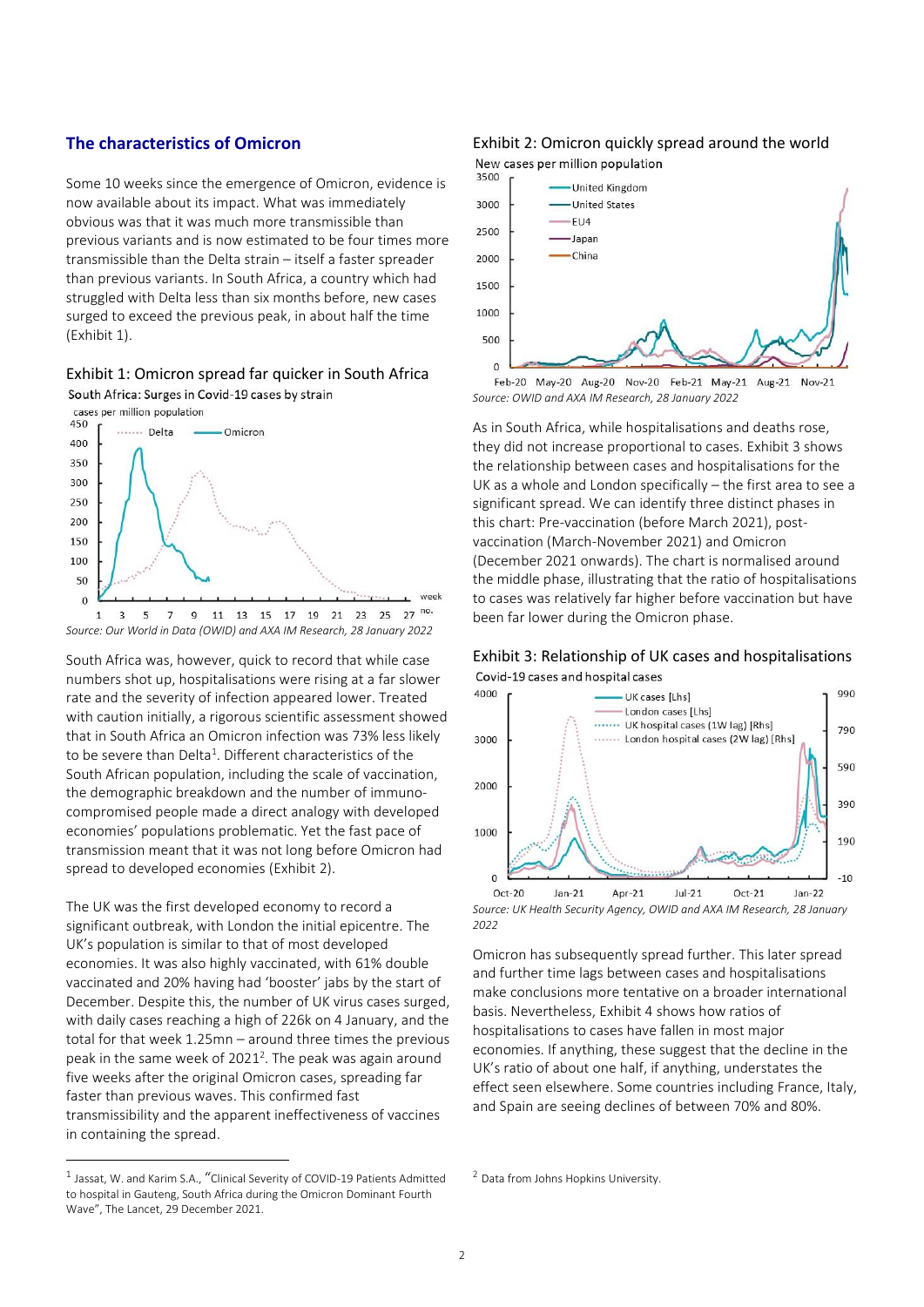

#### <span id="page-2-0"></span>Exhibit 4: Hospitalisation to cases ratios

*Source: UK Health Security Agency, OWID and AXA IM Research, 28 January 2022*

As well as reduced severity, the faster transmissibility also appears to have led to a faster burn out. South Africa saw only a modest tightening of restrictions in the face of the Omicron wave, but cases fell quickly after surging to a peak and restrictions have subsequently been all but removed. A similar pattern has been seen in London, with the broader UK tentatively following. International economies seem to be behaving similarly [\(Exhibit 5\)](#page-2-1). It is noteworthy that the spread of Omicron has been very similar in different countries despite the use of different restrictions.

### <span id="page-2-1"></span>Exhibit 5: Omicron burn out

Cases per million population smoothed





The optimistic assessment of Omicron is that it is a more transmissible, but less severe, variant of coronavirus. This could mark a turning point in the pandemic to a more manageable endemic phase. The fast spread and fast burn out is likely to see broad swathes of the population become immune by infection, with relatively fewer suffering severe episodes. Scientific studies suggest that while Delta immunity did not protect against Omicron, Omicron immunity does protect against Delta. This may provide more widespread population resilience to future waves of COVID-19.

However, a number of uncertainties surround this outlook. First, while South Africa is a country with relatively low vaccination rates (24% double-dosed and no boosters), its population is younger than that of most developed

economies, which may have contributed to the reduced severity. Subsequent infections have been in more highly vaccinated countries and it is possible that while vaccines have not stopped the spread of Omicron, they have suppressed its severity. There remains a risk that as Omicron spreads through less vaccinated populations in other countries – a process now underway – the severity of infection will rise.

Second, there are still risks of local health services being overrun. The number of hospitalisations is still likely to be high with the sheer number of Omicron cases generating high admissions, even if the hospitalisation-case ratios fall. Additionally, countries that have struggled with Omicron so far have seen high infection rates result in significant staff absences, including medical staff. Hence healthcare has struggled with a combination of rising demand and falling capacity to meet that demand, which could lead to problems for some countries, particularly emerging markets.

Finally, there is still the risk of the emergence of another new variant: Omicron need not mean Omega. It is true that as viruses mature, they tend to mutate less. However, if Omicron becomes endemic, it will be active in a much larger population, and this will raise the potential number of mutations and hence the chances that one of those will be able to outcompete Omicron. There remains an ongoing need for vigilance against future malign mutations.

### **The short-term economic impact - disruption**

In the initial waves of the pandemic, the scale of economic damage largely reflected the imposition of government restrictions to reduce activity, minimise the spread of the virus and protect struggling health services. As time has passed, the imposition of such restrictions has eased and in reaction to Omicron, the response was particularly mixed.

# <span id="page-2-2"></span>Exhibit 6: Estimated increases in restrictions



Feb-20 May-20 Aug-20 Nov-20 Feb-21 May-21 Aug-21 Nov-21 *Source: Blavatnik School of Government, University of Oxford and AXA IM Research, 28 January 2022*

[Exhibit 6](#page-2-2) illustrates the scale of restrictions imposed in a small selection of economies. As discussed, South Africa imposed only minimal restrictions, including reduced large

 $\Omega$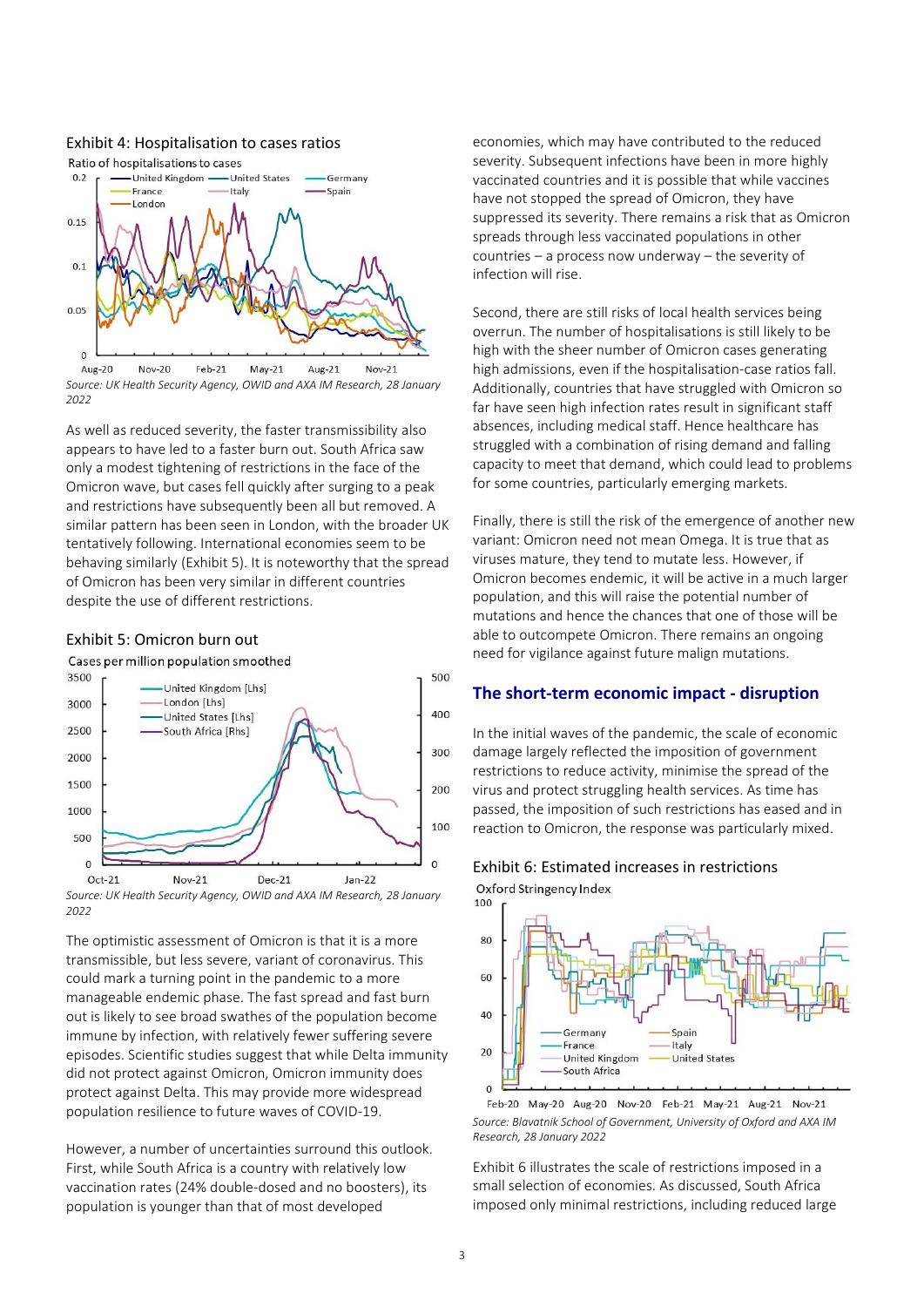gatherings and a curfew for indoor dining, and these have largely been removed. By comparison, Germany increased its restrictions sharply, belatedly reacting to the threat of Delta, before increasing further to protect against Omicron. France, by comparison, raised its restrictions only modestly, but was already elevated in its defence against Delta. The US and UK saw similarly limited official reactions.

<span id="page-3-0"></span>Exhibit 7: Consumer services spending to bear brunt Open table: Seated Diner data



Yet despite the lack of more significant public intervention, evidence suggests that individual behaviours changed. The US recorded a 1.9% fall in the value of retail sales in December, and the UK a 3.7% fall in the volume. This is despite the fact that previous virus waves had boosted spending on consumer durables and that a fall in restaurant dining has typically supported supermarket food sales. Moreover, [Exhibit 7](#page-3-0) shows that, as in previous waves, individuals cancelled restaurant bookings voluntarily in the face of the Omicron outbreak, a precaution likely mirrored across the broader consumer services spectrum and could have a marked impact over Christmas.

### <span id="page-3-1"></span>Exhibit 8: Google mobility indicators fall sharply

**Google Mobility** % above baseline 10  $\mathbf 0$  $-10$  $-20$  $-30$  $-40$ Germany  $-50$ France  $-60$  $11K$  $-US$  $-70$  $-80$ 

Feb-20 May-20 Aug-20 Nov-20 Feb-21 May-21 Aug-21 Nov-21 *Source: Google and AXA IM Research, 28 January 2022*

Although first estimates of Q4 GDP have only started to emerge and Q1's GDP figures are months away, we can start to gauge the impact of the Omicron disruption from declines in the movement of people shown by Google Mobility reports[. Exhibit 8](#page-3-1) shows sharp drops in mobility (excluding parks and households) in four large economies. Interestingly, the declines in Germany and the UK were broadly similar despite different scales of official intervention. [Exhibit 9](#page-3-2) illustrates how mobility has proven a good guide to levels of GDP in the UK since the start of last year. Similar relationships exist for other large economies. Mobility suggests a downturn in activity for December and January. This is also consistent with sharp declines in preliminary estimates of January's services Purchasing Managers Index (PMI) in the US and France (in the UK this drop happened in December).

# <span id="page-3-2"></span>Exhibit 9: Google mobility a good guide to UK GDP



*Source: National Statistics, Google and AXA IM Research, 28 January 2022*

In all, we are lowering our outlook for GDP modestly in Q4 for countries impacted by Omicron, and more substantially for Q1. This includes lowering US Q1 GDP growth to 0.4% quarter-on-quarter (qoq) from 0.7%, UK to 0.4% from 0.9%, Japan to 0.7% from 1.1% and Canada to 0.4% from 0.7% (leaving Eurozone growth unchanged at 0.6%).

However, with Omicron appearing to fade more quickly and restrictions being lifted in several early-exposed economies, including South Africa, the UK and Canada, we also see the prospect of a sharp rebound in subsequent months – likely starting in February in the UK. This would still leave Q1 lower but should lift Q2 and result in a more stable second half (H2) 2022. On balance, we have not materially revised our outlook for growth as a whole across the year, with consumers likely running down higher levels of savings later in the year following the Omicron disruption.

The longer-term growth outlook is likely to be affected by a number of additional factors. First, whether Omicron helps secure greater global resilience to future shocks. Second, any emergence of future new variants. Third, the impact of Omicron on supply conditions across the course of this year. For that we consider the implications of Omicron for emerging markets and China specifically.

### **Emerging market impact**

The impact on EMs could be different from that expected in developed economies. In contrast to developed economies: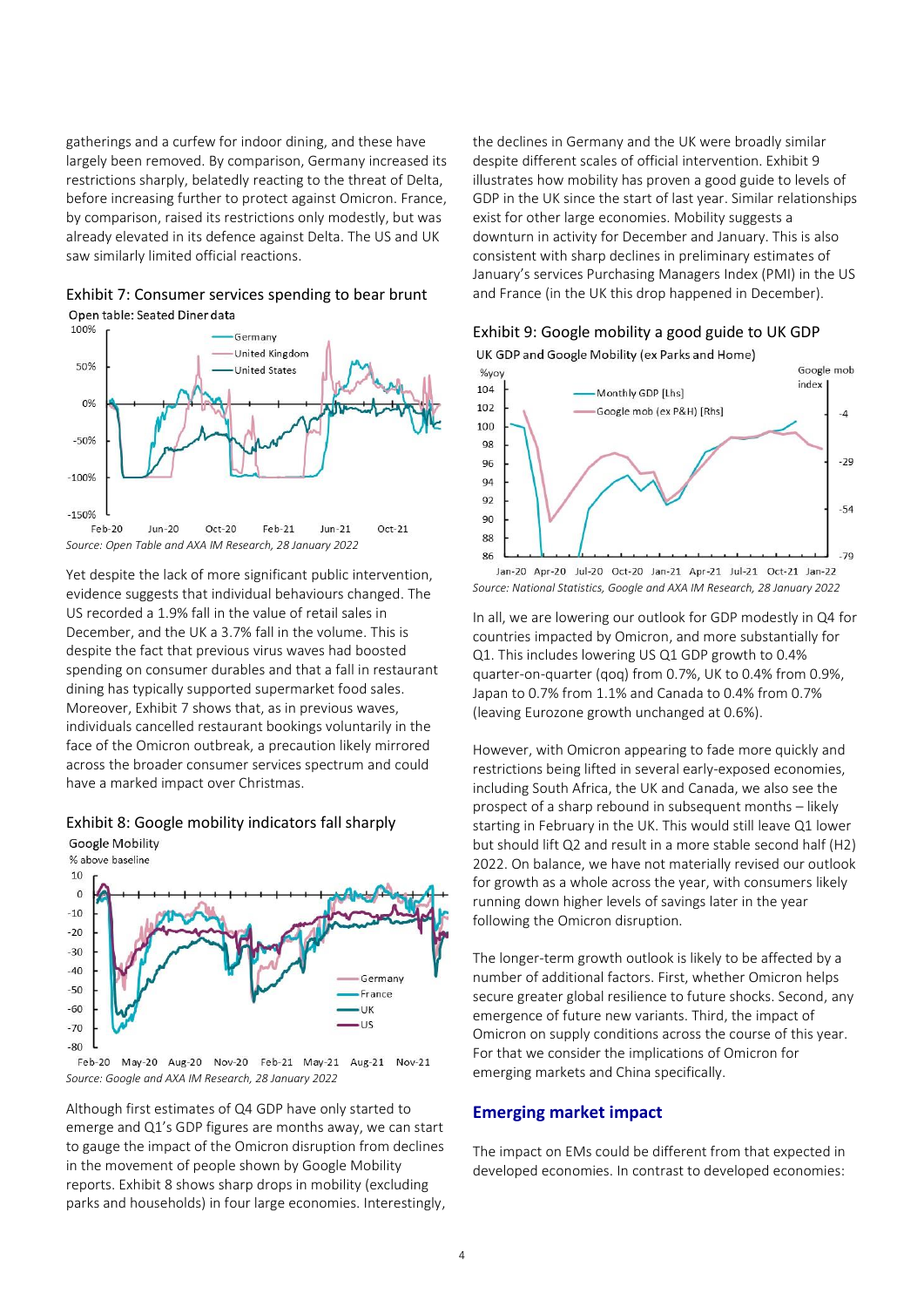- − EMs are generally not as highly vaccinated as developed economies (Latin America is an exception, but vaccinations are largely not the more effective mRNAbased ones)
- − They typically have less healthcare capacity
- − Governments and populations have lower per capita incomes and do not have the same savings buffers as developed economies
- − Inflation expectations are less well anchored, which has required central banks to tighten monetary policy quickly when inflation has increased.

All of these factors leave EMs vulnerable to more severe economic disruption if Omicron cases continue to rise. Risks include a much bigger health impact on the population, or governments having to tighten restrictions to protect healthcare systems. Economically, the lack of fiscal space and saving could result in a larger demand shock as incomes are less protected, while further upward pressure on inflation may result in further tightening in domestic monetary policy, something that would slow growth more in the future. In short, mechanisms that provide confidence that disruption to developed economies should be short-lived are not as strong in emerging markets, which could result in a weaker economic path even as the Omicron wave passes, despite individual populations' greater resilience to future shocks.

This poses a downside risk to our EM outlook this year. However, it also adds a downside growth risk to developed economy growth, which could continue to be restrained by supply chain issues, and upside risks to inflation.

# **China – a special case**

China has responded well to the initial onslaughts of COVID-19. A 'zero-COVID' policy with strict lockdowns to contain outbreaks has left it with relatively few cases and a fraction of the virus-related deaths of most large economies. China's population is also highly vaccinated, with 85% double vaccinated. However, China's vaccines are not the mRNA vaccines that have proved the most effective at preventing the spread of Omicron. Moreover, China's very success at limiting the spread of COVID-19 to date means that its population would have little natural immunity to Omicron.

A highly transmissible virus spreading through China's 1.4bn population would likely be incredibly damaging. A Peking University study<sup>3</sup> estimated that dropping the zero-COVID strategy would result in 630k daily cases. This was for the Delta variant, and the Omicron impact would likely be higher – a significant strain on the healthcare system. And even if China saw similar death-to-case ratios as low as in other large countries, this would still suggest thousands of deaths per day. In fact, China's ratio would likely be higher if Omicron

reaches China's so-far-protected vulnerable citizens. This would also likely result in severe economic disruption.

As such we expect the Chinese government to persist with a zero-COVID policy. Unless China's vaccine technology evolves to provide greater protection, or a future variant proves to have a lower fatality rate, we think the Chinese authorities will continue to try to restrict the spread of the virus. This is evident now as China once again discourages free mixing over its New Year holidays, despite the economic cost.

Yet China may not be able to continue to control the spread of Omicron. A draconian lockdown, by Western standards, has just been lifted in the city of Xi'an where a persistent Delta outbreak has just been eradicated. China is currently dealing with a number of Omicron outbreaks, although for now these remain under control. China is soon to host the Winter Olympics, which will see thousands of overseas athletes, support staff, officials and journalists arriving in the country. There is a significant risk that Omicron breaks out in China and moves too quickly for the authorities to control.

Such an outbreak would likely deal a large shock to the global economy. Disruption would likely be high even if Beijing eased restrictions in a losing fight. GDP contracted by 10.5% (qoq) in Q1 2020 at the onset of COVID-19. While we would not expect a repeat of this, activity could still fall sharply in an economy that has not "learned to live with" the virus. This significant disruption to economic activity would be exacerbated globally, first impacting satellite economies that are part of the Chinese production value chain, and second through further disrupting global supply chains and sending a further supply shock through the global economy.

### **The inflationary impact of Omicron**



<span id="page-4-0"></span>Exhibit 10: Supply chain disruption immense US Supply Conditions Index

The pandemic has led to a much greater impact on inflation than we forecast. While the drop in demand had an immediate impact on prices, the fiscal boost supporting this decline was greater than we had anticipated, while consumer

<sup>3</sup> Reuters News 28 November 2021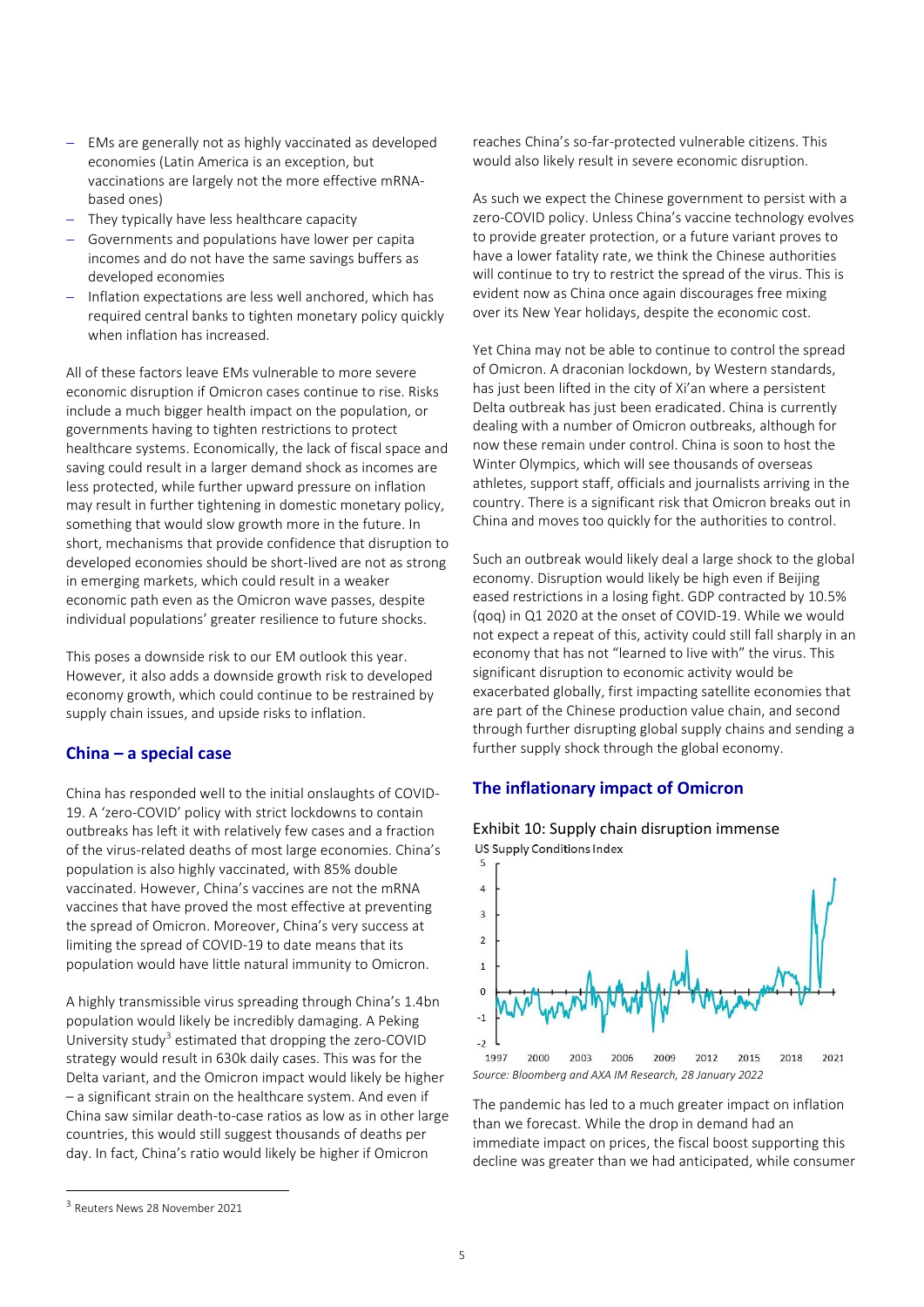behavioural shifts, from spending on unavailable services to goods, exacerbated goods price inflation. However, it has been the deterioration to the supply side of the economy that was most unexpected. COVID-19 caused a supply shock of an order of magnitude not seen since the 1970s [\(Exhibit 10\)](#page-4-0), increasing the scarcity of key goods. Meanwhile, the pandemic had a more insidious effect on some labour markets, including the US and UK, which threatens more persistent inflation even as the supply shock abates. Both are factors that Omicron could exacerbate.

[Exhibit 11](#page-5-0) illustrates that supply chain pressures appeared to be easing at the end of 2021. The initial impact of Omicron is likely to be to reverse some of this improvement, both by creating staff shortages across the US – adding to distribution bottlenecks – and reducing production more broadly. In our base case, this should be a relatively brief period of disruption, likely keeping inflation elevated over the coming months. We still expect to see inflation visibly softening from the spring. However, risks across EM could see inflationary pressure persist for longer.

<span id="page-5-0"></span>Exhibit 11: Omicron risk to supply chain improvement ISM supply-chain pressures indices



At the same time, another wave of COVID-19 is likely to further impact labour markets. In the US, and other economies, labour market supply has been restrained by workers affected by care-giving responsibilities, exacerbated by school closures, healthcare concerns and, in some instances, government restrictions including vaccine mandates. The Omicron surge is likely to temporarily reverse the improvement that a fading virus would support [\(Exhibit 12\)](#page-5-1). Again, while we expect Omicron to pass quickly and reduce the chances of further disruptive waves, the improvement in labour supply could be stronger than we have anticipated even by the second half of this year. However, the short-term effect is likely to be to exacerbate labour supply shortages, adding to tightness in labour markets and inflationary pressure in key regions.

In total, we have raised our inflation outlook for 2022 in most regions. In the Eurozone we now see inflation averaging 2.7% this year (from 2.1% last year), in the UK 4.5% (from 3.8%) and in Japan 0.9% (from 0.7%). Admittedly, some of this

reflects the unexpected developments along the Ukrainian border, which have kept European energy prices higher – hence the larger adjustment in European inflation forecasts. However, the likelihood of a more persistent pandemic effect is a part of that story. In the US, however, we have lowered our inflation outlook to 4.0% from 4.1% as we now expect a faster monetary policy tightening from the Federal Reserve.

<span id="page-5-1"></span>Exhibit 12: Labour supply improvement could reverse

Participation of older workers relative to pre-pandemic



*Source: Bureau of Labor Statistics and AXA IM Research, 28 January 2022*

### **Omicron brings some hope, but risks remain**

To date, Omicron has delivered an eye-watering surge in new cases across the globe, but that surge appears to be fading more quickly and is resulting in proportionately fewer severe cases, hospitalisations and deaths. In developed economies, this underpins our expectations that Omicron disruption will be focused around the turn of the year and should see a stronger bounce back thereafter, leaving overall growth broadly unchanged.

We also hope for a relatively benign impact on emerging markets, where disruption should be equally swift, but should fade quickly there as well. This could leave EM and the global economies more resilient moving into H2 2022. However, we also recognise that the disruption to EMs could play out differently to developed economies, and we consider the risks surrounding the Chinese economy as a special case. The risks to our outlook are of a more disruptive impact from Omicron. Moreover, the broader risks of a further malign mutation of COVID-19 persist.

Finally, we expect Omicron to have a marginal upward impact on inflation for 2022, reversing tentative improvement in supply chain disruptions and labour market shortages temporarily, but we still envisage inflation reversing sharply from elevated levels after the spring. However, the risks of a more disruptive impact on EMs and China provide a further upside risk for the inflation outlook this year.